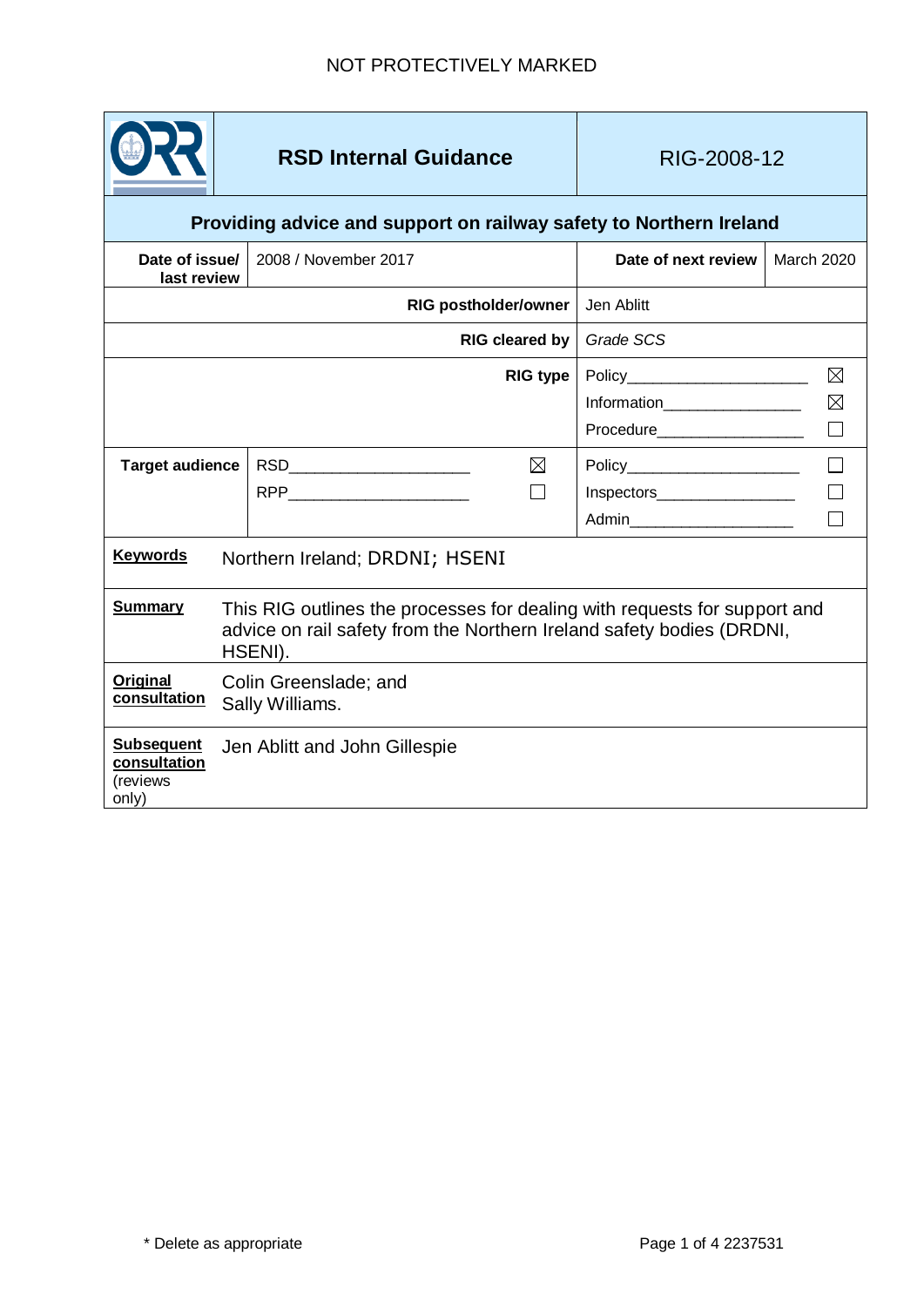## NOT PROTECTIVELY MARKED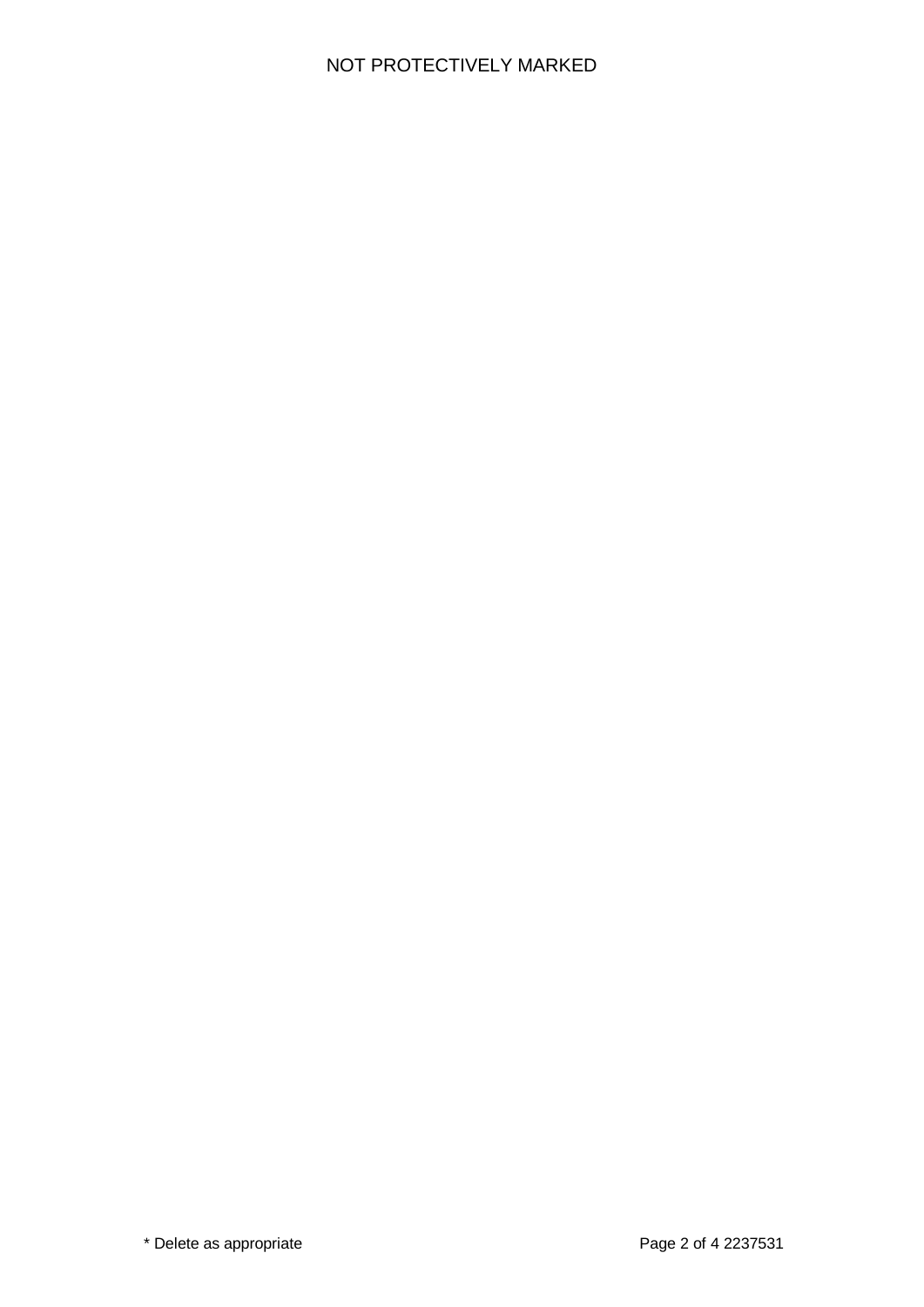## **Detail Purpose**

This note outlines ORR's relationship with railway safety bodies for Northern Ireland, and how to respond to requests for advice and support from either of them. **Please note that this Rail Guidance Document (RGD) does not cover ORR's support for DRDNI in its role as safety authority for Northern Ireland i.e. representation of DRDNI's views at European meetings and liaison and exchange of information about European developments.** 

## **Who needs to know?**

ORR staff who have received, or expect to receive, a request for advice and/or support from colleagues in Northern Ireland.

## **Significant points**

The railway in Northern Ireland is not large enough to require a dedicated specialist railway inspectorate, so historically we have provided specialised railway advice and support. It is our policy to be as helpful as possible in our dealings with Northern Ireland.

ORR has signed two memoranda of understanding (MOUs) relating to railway health and safety in Northern Ireland, one with the Department for Regional Development, Northern Ireland (DRDNI) and another with the Health and Safety Executive, Northern Ireland (HSENI). These continue arrangements to provide advice and support to DRDNI and HSENI in connection with rail safety.

Under the terms of the MOUs, we may receive requests for advice and support from either DRDNI or HSENI. These requests may extend, but are not limited to, helping DRDNI or HSENI to fulfil their functions in relation to any of the following areas of work:

- o assessment of safety management systems;
- o investigations of any railway incident, subject to the need to take into account any investigation that the Rail Accident Investigation Branch (RAIB) might be making into the same incident;
- o assessment of the arrangements for managing level crossing safety;
- o assessment of the arrangement for managing safety-critical work;
- o assessment of the arrangements for introducing new or substantially altered rolling stock and/or infrastructure; and
- o authorising the placing into service of structural subsystems.